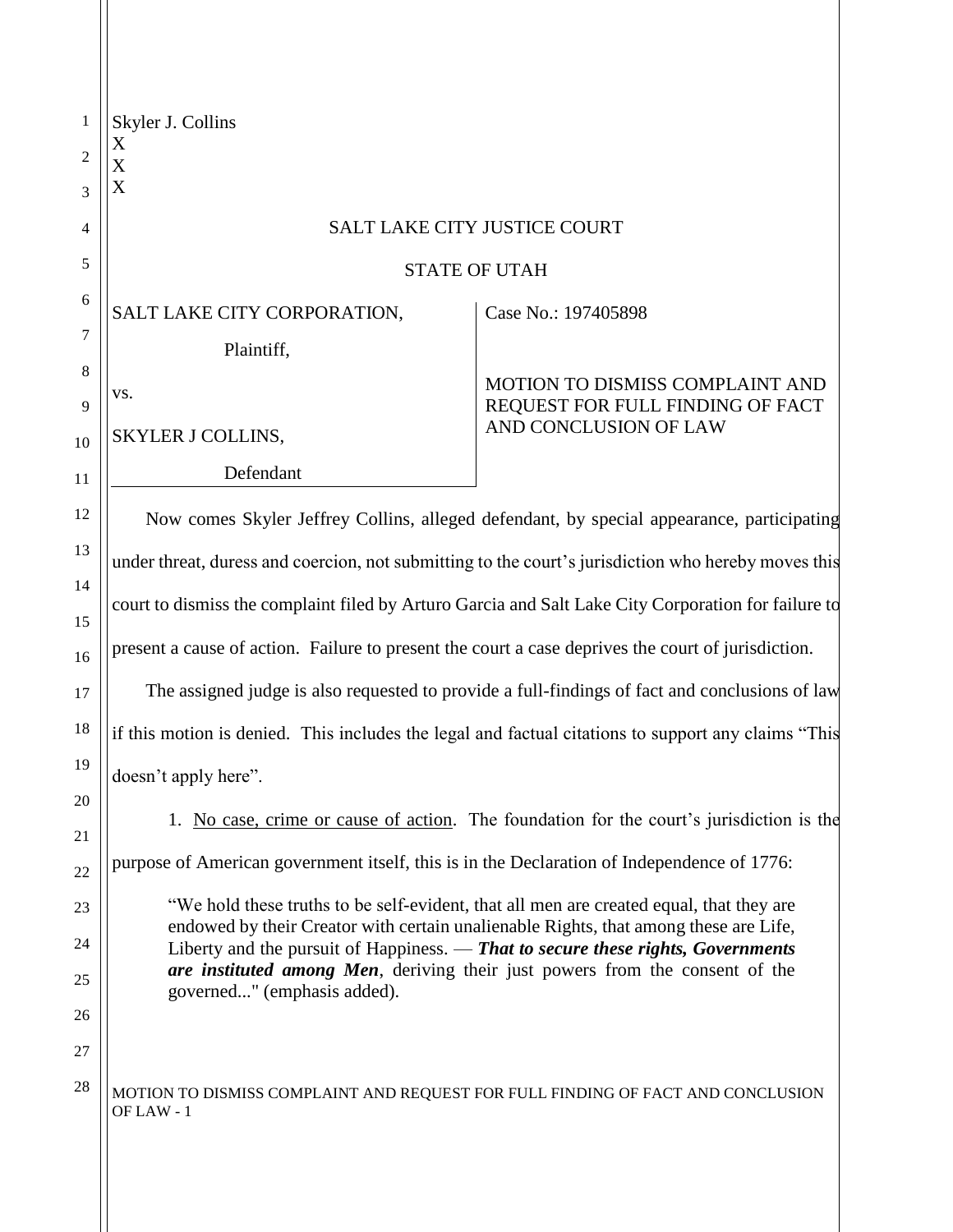| $\mathbf{1}$                           | This is applicable to Utah governments through the Utah Enabling Act, 1894, Act of July 16,                                                                                                                                                                                                                                                                                                                                                                                                                                                                                                                                                                                                                                                                                                                                                                                                                                            |
|----------------------------------------|----------------------------------------------------------------------------------------------------------------------------------------------------------------------------------------------------------------------------------------------------------------------------------------------------------------------------------------------------------------------------------------------------------------------------------------------------------------------------------------------------------------------------------------------------------------------------------------------------------------------------------------------------------------------------------------------------------------------------------------------------------------------------------------------------------------------------------------------------------------------------------------------------------------------------------------|
| $\overline{c}$                         | 1894, ch. 138, 28 Statutes at Large 107 § 3. This is also shown in several other state constitutions                                                                                                                                                                                                                                                                                                                                                                                                                                                                                                                                                                                                                                                                                                                                                                                                                                   |
| 3                                      | regarding the establishment of all American governments: "governmentsare established to                                                                                                                                                                                                                                                                                                                                                                                                                                                                                                                                                                                                                                                                                                                                                                                                                                                |
| $\overline{4}$<br>5                    | protect and maintain individual rights." See Arizona, Washington and Minnesota.                                                                                                                                                                                                                                                                                                                                                                                                                                                                                                                                                                                                                                                                                                                                                                                                                                                        |
| 6                                      | This is why to have a case or cause of action, a plaintiff must plead the violation of a legal                                                                                                                                                                                                                                                                                                                                                                                                                                                                                                                                                                                                                                                                                                                                                                                                                                         |
| $\tau$                                 | right:                                                                                                                                                                                                                                                                                                                                                                                                                                                                                                                                                                                                                                                                                                                                                                                                                                                                                                                                 |
| 8<br>9<br>10                           | "the duty of this court, as of every judicial tribunal, is limited to determining rights<br>of persons or of property, which are actually controverted in the particular case<br>before it." Tyler v. Judges of the Court of Registration, 179 U.S. 405, 21 SCt. 206,<br>208.                                                                                                                                                                                                                                                                                                                                                                                                                                                                                                                                                                                                                                                          |
| 11                                     | The basic elements of a case or cause of action are the violation of a legal right and loss or                                                                                                                                                                                                                                                                                                                                                                                                                                                                                                                                                                                                                                                                                                                                                                                                                                         |
| 12                                     | harm. The alleged plaintiff, a legal fiction at best, ostensibly acting through Arturo Garcia under                                                                                                                                                                                                                                                                                                                                                                                                                                                                                                                                                                                                                                                                                                                                                                                                                                    |
| 13<br>14                               | oath, has not pled any violation of a legal right or harm. Under Utah law, there is no cause of                                                                                                                                                                                                                                                                                                                                                                                                                                                                                                                                                                                                                                                                                                                                                                                                                                        |
| 15                                     | action:                                                                                                                                                                                                                                                                                                                                                                                                                                                                                                                                                                                                                                                                                                                                                                                                                                                                                                                                |
| 16<br>17<br>18<br>19<br>20<br>21<br>22 | "Mr. Justice Cooley, in Post v. Campau, 42 Mich. 96, 3 N.W. 272, said: "The<br>elements of a cause of action are, first, a breach of duty owing by one person to<br>another; and second, a damage resulting to the other from the breach." In Foot v.<br>Edwards, 3 Blatchf. 313, Fed. Cas. No. 4,908, Mr. Justice Ingersoll said: "The<br>commission of an act by the defendant, and damage to the plaintiff in consequence<br>thereof, must unite, to give a good cause of action. No one of these facts by itself is<br>a cause of action against the defendant." In City of North Vernon v. Vogler, 103 Ind.<br>319, 2 N.E. 821, it is said: "In every valid cause of action two elements must be<br>present-the injury and the damage. The one is the legal wrong which is to be<br>redressed; the other, the scale or measure of the recovery." Fields v. Daisy Gold<br>Min. Co., 73 P. 521, 522, 26 Utah, 373 (emphasis added). |
| 23                                     | Standing is required because "courts only adjudicate justiciable controversies." United States                                                                                                                                                                                                                                                                                                                                                                                                                                                                                                                                                                                                                                                                                                                                                                                                                                         |
| 24<br>25                               | v. Interstate Commerce Commission, 337 US 426, 430. This includes proceedings like these in                                                                                                                                                                                                                                                                                                                                                                                                                                                                                                                                                                                                                                                                                                                                                                                                                                            |
| 26                                     | nature:                                                                                                                                                                                                                                                                                                                                                                                                                                                                                                                                                                                                                                                                                                                                                                                                                                                                                                                                |
| 27<br>28                               | "Causation consists of two distinct sub elements. As legal scholars have recognized,<br>before a defendant can be convicted of a crime that includes an element of causation,<br>MOTION TO DISMISS COMPLAINT AND REQUEST FOR FULL FINDING OF FACT AND CONCLUSION<br>OF LAW - 2                                                                                                                                                                                                                                                                                                                                                                                                                                                                                                                                                                                                                                                         |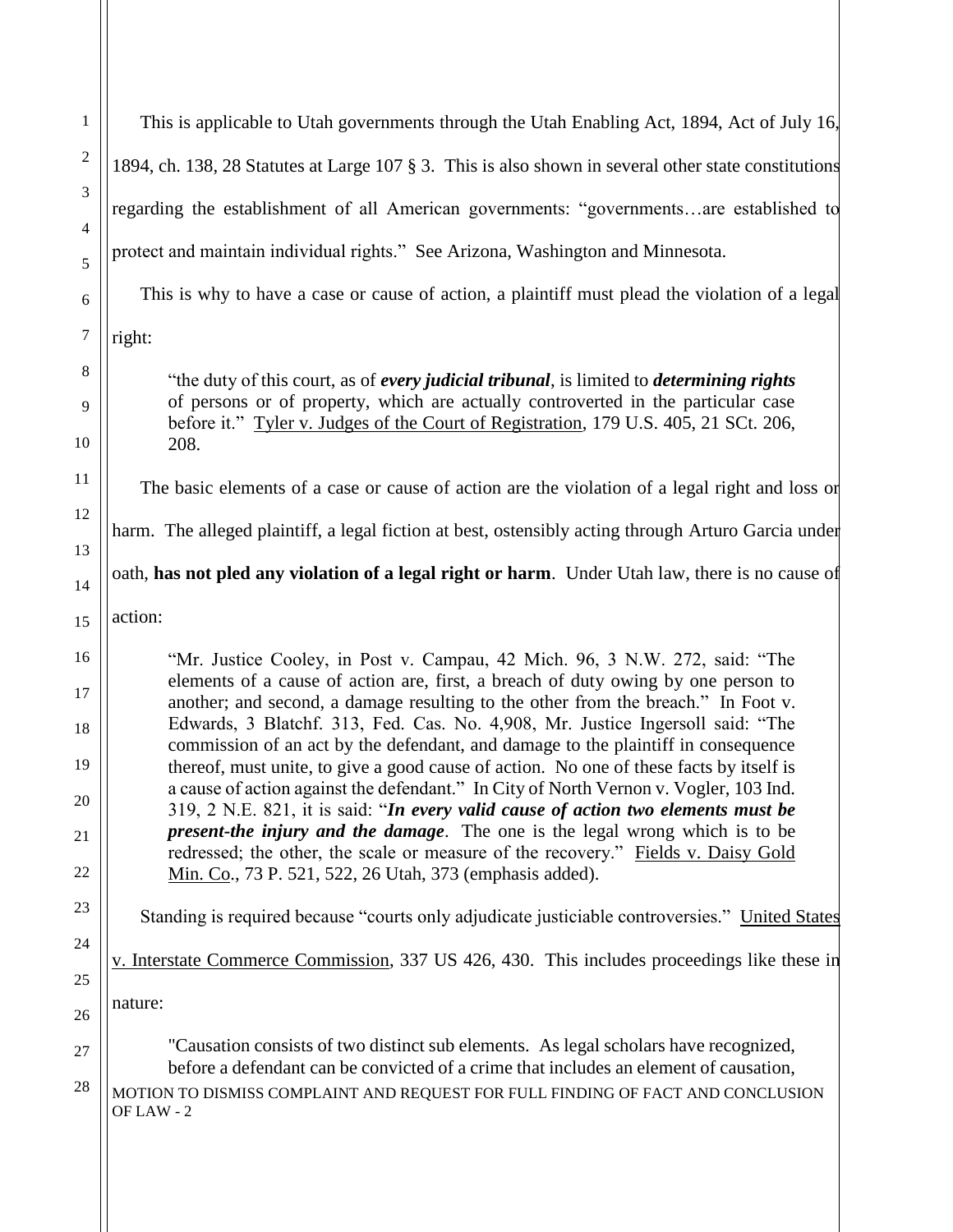the State must prove beyond a reasonable doubt that the defendant's conduct was (1) the "cause in fact" and (2) the "legal cause" (often called "proximate cause") of the relevant harm...In order to establish that a defendant's conduct was the "cause in fact" of a particular harm, the State usually must demonstrate that "but for" the defendant's conduct, the harm would not have occurred." Eversly v. State, 748 So.2d 963, 966- 967 (Fla. 1999).

"It is a fundamental principle of law that no person be adjudged guilty of a crime until the state has shown that a crime has been committed. The state therefore must show that a harm has been suffered of the type contemplated by the charges (for example, a death in the case of a murder charge or a loss of property in the case of a theft charge), and that such harm was incurred due to the criminal agency of another. Thus, it is sufficient if the elements of the underlying crime are proven rather than those of the particular degree or variation of that crime which may be charged." State v. Allen, 335 So. 2d 823,825 (Fla. 1976).

Even if the absurd claim is made harm is not a necessary element of a real crime, the complaint

is still fatally flawed as **there is no accusation alleged defendant violated anyone's legal rights**.

If there were a true adversary against alleged defendant, it would be laughable to even try to

discuss causation because defendant is not accused of causing anything, real or *imagined*.

2. No corpus delecti. If this is determined to be a criminal, not civil, proceeding, then the

complaint is still fatally flawed as there is no corpus delecti; the corpus delecti is the "body of the

crime" itself. Every American jurisdiction, including Utah, agrees it's an essential element of any

crime and is consistent with the stated purpose of American governments:

"Generally, "'[t]o establish guilt' " in a criminal case, "the prosecution [must] show that [1] the injury or harm specified in the crime occurred, [2] this injury or harm was caused by someone's criminal activity, and [3] the defendant was the [perpetrator].' " State v. Talbot, 665 P.2d 1274, 1276 (Utah 1983) (citation omitted). The corpus delecti, or body of the crime, involves only the first two elements, however." State v. Mauchley, 67 P.3d 477, 482 (Utah 2003).

"In every criminal trial, the prosecution must prove the corpus delecti, or the body of the crime itself - i.e., the fact of injury, loss or harm, and the existence of a criminal agency as its cause." People v. Sapp, 73 P.3d 433, 467 (Cal. 2003) [quoting People v. Alvarez, (2002) 27 Cal.4th 1161, 1168-1169, 119 Cal.Rptr.2d 903, 46 P.3d 372.] (Calif).

## $28$   $\vert$  MOTION TO DISMISS COMPLAINT AND REQUEST FOR FULL FINDING OF FACT AND CONCLUSION OF LAW - 3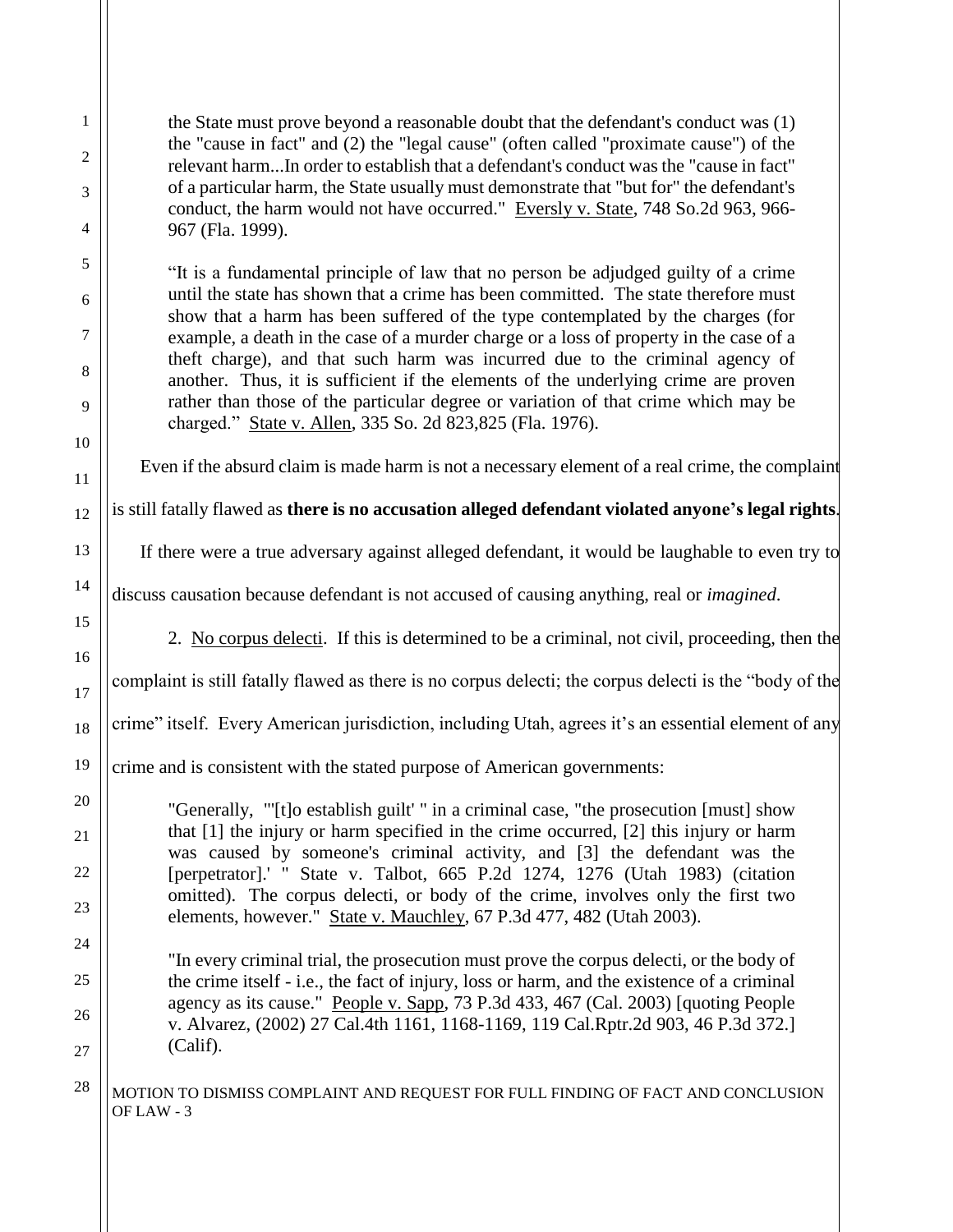| $\mathbf{1}$                                                                                                                               | "In defining 'corpus delecti' Wharton says: 'It is made up of two elements: (1) That a                                                                                     |  |
|--------------------------------------------------------------------------------------------------------------------------------------------|----------------------------------------------------------------------------------------------------------------------------------------------------------------------------|--|
| 2                                                                                                                                          | certain result has been produced(2) That some one is criminally responsible for the<br>result" McVeigh v. State, 53 S.E.2d 462, 469 (Georgia).                             |  |
| 3                                                                                                                                          | "In order to prove that a crime occurred, the State must prove beyond a reasonable                                                                                         |  |
| 4                                                                                                                                          | doubt: (1) the basic injury, (2) the fact that the basic injury was the result of a<br>criminal, rather than a natural or accidental cause" State v. Libero, 83 P.3d 753,  |  |
| 5<br>(Hawaii).<br>6                                                                                                                        | 763 (2003), [quoting State v. Dudoit, 55 Haw. 1, 2, 514 P.2d 373, 374 (1973)]                                                                                              |  |
| 7                                                                                                                                          | "Occurrence of injury or loss, and its causation by criminal conduct, are termed the                                                                                       |  |
| 8                                                                                                                                          | "corpus delecti." People v. Assenato, 586 N.E.2d 445, 448, 166 Ill.Dec. 487, 490.<br>(Illinois).                                                                           |  |
| 9<br>10                                                                                                                                    | "While the corpus delecti must be proved beyond a reasonable doubtit may be                                                                                                |  |
|                                                                                                                                            | established by circumstantial evidence" James v. State, 248 A.2d 910, 912.<br>(Maryland)                                                                                   |  |
| 11                                                                                                                                         | "Criminal responsibility is imposed on the basis of the intentional doing of an act                                                                                        |  |
| 12                                                                                                                                         | with awareness of the probability that the act will result in substantial damage,                                                                                          |  |
| 13<br>regardless of whether the injury turns out to be minor or insignificant." Com. v.<br>Ruddock, 520 N.E.2d 501. (Massachusettes)<br>14 |                                                                                                                                                                            |  |
| 15                                                                                                                                         | "The term "corpus delecti" embraces occurrence of loss or injury and criminal                                                                                              |  |
| 16                                                                                                                                         | causation thereof." State v. Hill, 221 A.2d 725, 728, 47 N.J. 490. (New Jersey)                                                                                            |  |
| 17                                                                                                                                         | "It has long been fundamental to the criminal jurisprudence of this Commonwealth<br>that a necessary predicate to any conviction if proof of the corpus delecti, i.e., the |  |
| 18                                                                                                                                         | occurrence of any injury or loss and someone's criminality as the source of this injury<br>or loss. See Commonwealth v. Burns, 490 Pa. 619, 627, 187 A.2d 552, 556-557     |  |
| 19<br>20                                                                                                                                   | (1963); Commonwealth v. Turza, 340 Pa. 128, 133, 16 A.2d 401, 404 (1940)."<br>Commonwealth v. Maybee, 239 A.2d 332, 333. (Pennsylvania)                                    |  |
| 21                                                                                                                                         | "The corpus delecti of a crime consists of two elements: (1) the fact of the injury or                                                                                     |  |
| 22                                                                                                                                         | loss or harm, and (2) the existence of a criminal agency as its cause [citations<br>omitted] there must be sufficient proof of both elements of the corpus delecti beyond  |  |
| 23                                                                                                                                         | a reasonable doubt." 29A American Jurisprudence Second Ed., Evidence § 1476.                                                                                               |  |
| 24                                                                                                                                         | This is not the same as the "corpus delecti rule" which is not an element of the alleged crime,                                                                            |  |
| 25                                                                                                                                         | but a procedural rule. There is no corpus delecti pled in the complaint. Without a corpus delecti                                                                          |  |
| 26                                                                                                                                         | there is no crime:                                                                                                                                                         |  |
| 27                                                                                                                                         |                                                                                                                                                                            |  |
| 28                                                                                                                                         | MOTION TO DISMISS COMPLAINT AND REQUEST FOR FULL FINDING OF FACT AND CONCLUSION<br>OF LAW - 4                                                                              |  |
|                                                                                                                                            |                                                                                                                                                                            |  |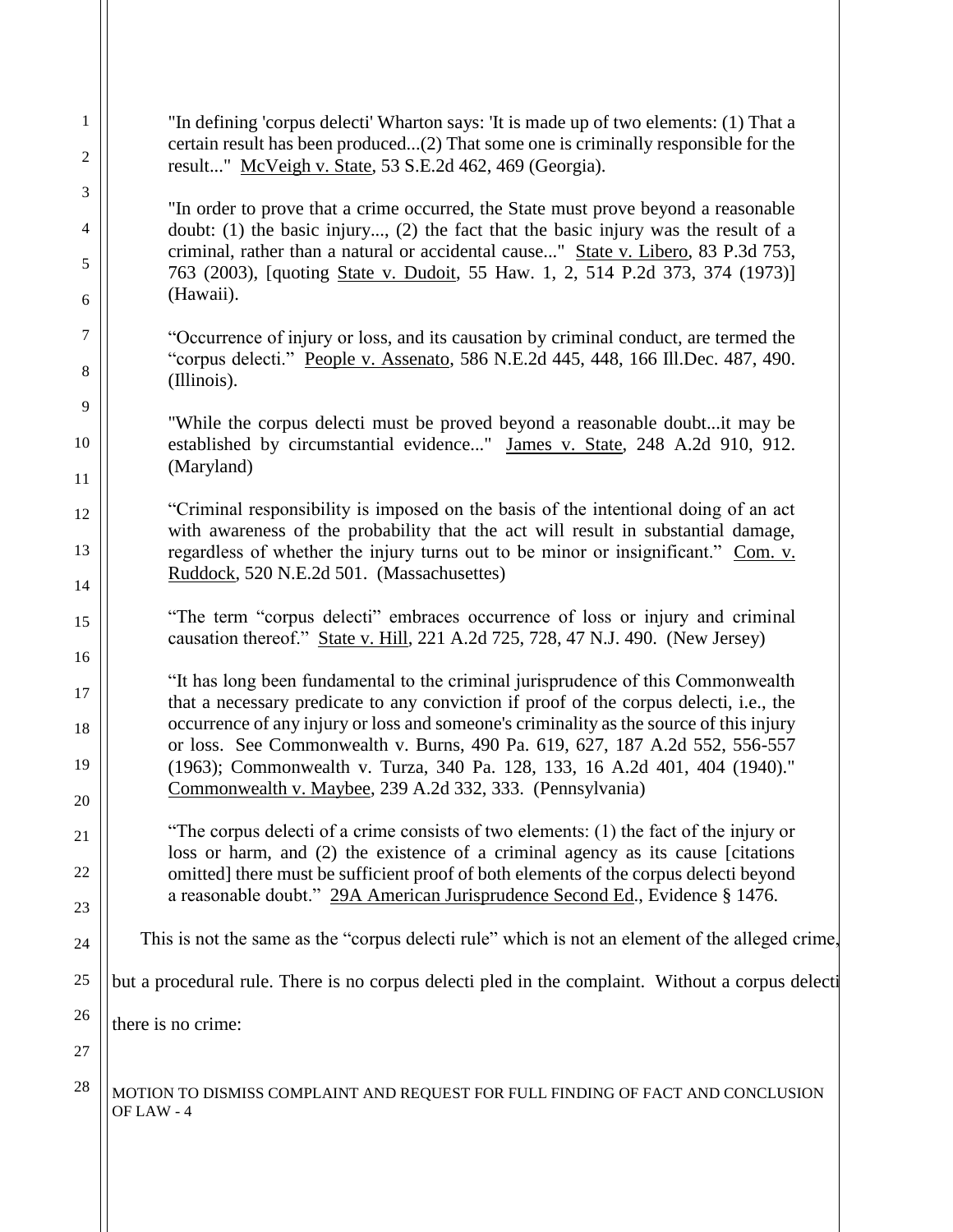"Component parts of every crime are the occurrence of a specific kind of injury or loss, somebody's criminality as source of the loss, and the accused's identity as the doer of the crime; the first two elements are what constitutes the concept of "corpus delecti." U.S. v. Shunk, 881 F.2d 917, 919 C.A. 10 (Utah).

3. Lack of jurisdiction. Because there is no case, cause of action or corpus delecti, there is no crime: "Standing represents a jurisdictional requirement which remains open to review at all stages of the litigation." National Organization for Women, Inc., v. Scheidler, 510 US 249.

Yes, there may be a so-called "crime" or violation may be alleged on paper, but the allegation fails to meet every legal standard of what a crime is. Also, because American governments are established for the sole purpose of protecting rights, a true crime requires the violation of a legal right. Alleged defendant is not accused of violating anyone's legal rights, therefore, there is no crime/case or cause of action pled and the court has no jurisdiction.

Jurisdiction is NOT a burden for the assigned judge to assume on behalf of the alleged plaintiff, the judge's obligation is to presume the matter is outside the jurisdiction of the court until proven otherwise by competent evidence by the alleged plaintiff, Thomson v. Gaskill, 315 U.S. 442, 446. Assuming jurisdiction is evidence of bias so strong in favor of the alleged plaintiff as to make a fair disposition impossible.

4. The complaint is "unfit for adjudication". Because American courts are adversary systems, the complaint is "unfit for adjudication":

"The [Supreme] Court has found unfit for adjudication any cause that "is not in any real sense adversary," that "does not assume the `honest and actual antagonistic assertion of rights' to be adjudicated…" Poe v. Ullman, 367 U.S. 497, 505 (1961).

Even if the phrase corpus delecti is not used, there is no doubt this is not an adversary proceeding as there are no allegations that I violated any legal rights.

 $28$   $\vert$  MOTION TO DISMISS COMPLAINT AND REQUEST FOR FULL FINDING OF FACT AND CONCLUSION OF LAW - 5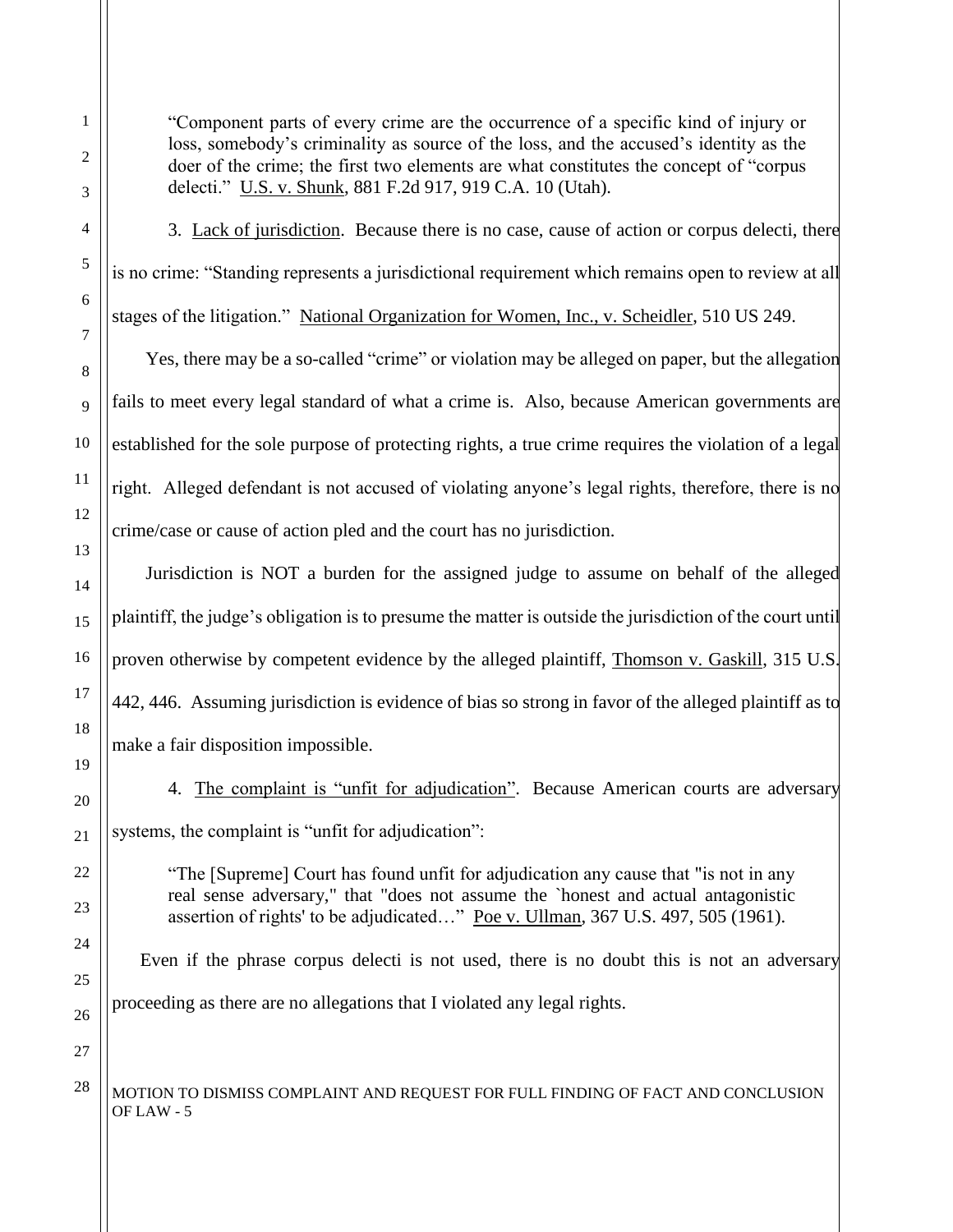5. No evidence of presence within plaintiff and laws apply to me. Jurisdiction is limited to the plaintiff Salt Lake City Corporation, not outside or without the Corporation. Salt Lake City Corporation and the State of Utah is not a geographic area, it's a fiction that didn't exist prior to January 4, 1896.

These proceedings are regarding an alleged violation of a law of the plaintiff Salt Lake City Corporation, i.e., 21A.33.020. Without proving presence within the plaintiff, there is no evidence the laws of the plaintiff are applicable.

Without facts proving the laws of the plaintiff corporation are applicable, then jurisdiction cannot be proven. If this matter is considered criminal, then the assigned judge must presume me innocent of this alleged statutory violation, which includes presuming the statute does not apply. All the assigned judge has at this point is a complaint that contains only an allegation I violated the law of the plaintiff corporation. That is not evidence the constitution and laws apply though.

6. Court's jurisdiction not enlarged by civil enforcement authority. The jurisdiction of the court is limited to protecting rights; this is not enlarged by alleging that civil enforcement have authority to issue citations. Such authority does not work to trump fundamental limitations on the courts.

No amount of civil enforcement authority may enlarge the limits of the adversary system. Adversary systems require true adversaries, this requires the allegation and proof of injury. The plaintiff has failed to make such allegations. Yes, civil enforcement may have authority to issue citations, they must still allege injury for the court to proceed with jurisdiction.

 $28$   $\vert$  MOTION TO DISMISS COMPLAINT AND REQUEST FOR FULL FINDING OF FACT AND CONCLUSION OF LAW - 6